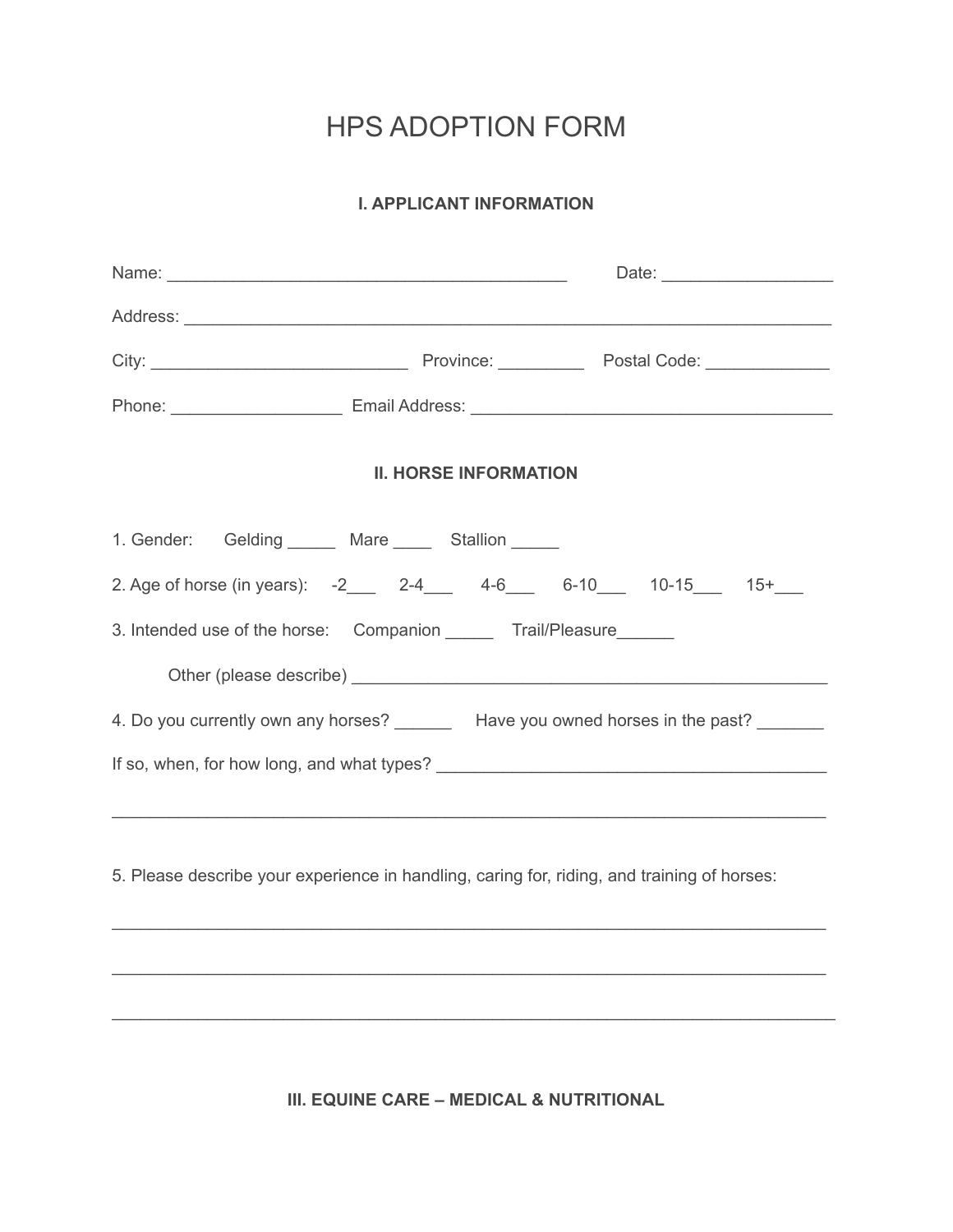| 1. Do you have an adequate supply of feed on hand or available? _________________                                                                                                                               |  |  |  |  |  |
|-----------------------------------------------------------------------------------------------------------------------------------------------------------------------------------------------------------------|--|--|--|--|--|
| 2. Do you have experience in feeding? ____________ For how long? ______________________                                                                                                                         |  |  |  |  |  |
| 3. Please provide the name and contact numbers for your veterinarian:                                                                                                                                           |  |  |  |  |  |
| 4. Please provide the name and contact numbers for your farrier:                                                                                                                                                |  |  |  |  |  |
| 5. Do you have a worming program in place? ______ Please describe: ______________                                                                                                                               |  |  |  |  |  |
| 6. Do you have a dental program in place? ______ Please describe: _____________________                                                                                                                         |  |  |  |  |  |
| 7. Do you have adequate shelter for the horse? ______ Please describe: ________________<br><u> 1989 - Johann John Stoff, amerikan besteht besteht aus dem Berlingen aus dem Berlingen aus dem Berlingen aus</u> |  |  |  |  |  |
| <b>IV. EQUINE CARE - FACILITIES</b>                                                                                                                                                                             |  |  |  |  |  |
| 1. Please provide the address of the facility where the horse will be kept:                                                                                                                                     |  |  |  |  |  |
|                                                                                                                                                                                                                 |  |  |  |  |  |
|                                                                                                                                                                                                                 |  |  |  |  |  |
| Is this a boarding facility? Yes ___________ No ___________                                                                                                                                                     |  |  |  |  |  |
|                                                                                                                                                                                                                 |  |  |  |  |  |
| 2. If this is not your own property, please provide the following information:                                                                                                                                  |  |  |  |  |  |
| Name of boarding facility:<br>Name of boarding facility:                                                                                                                                                        |  |  |  |  |  |
|                                                                                                                                                                                                                 |  |  |  |  |  |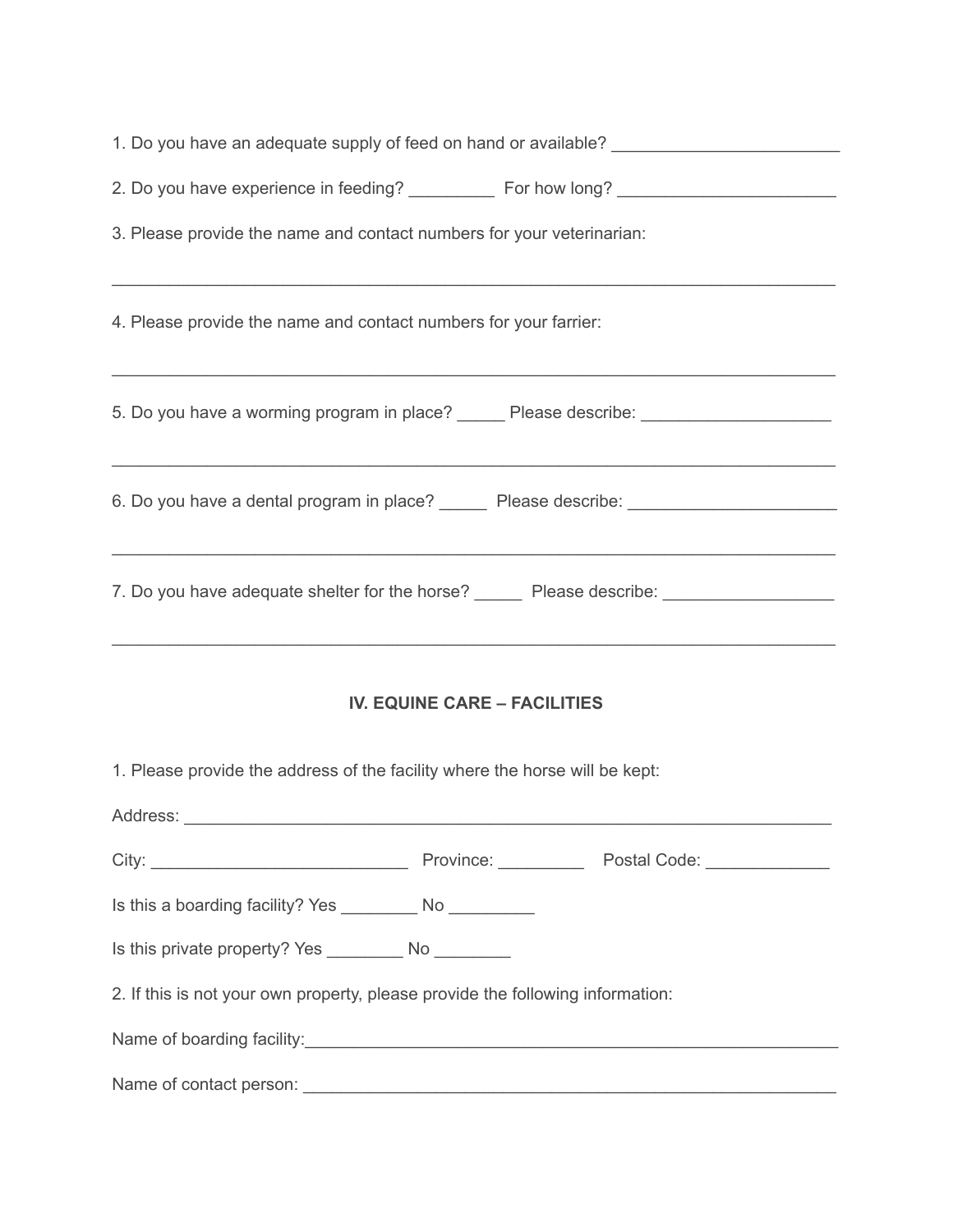| C | r |  |
|---|---|--|

## **V. PERSONAL REFERENCES**

(Please do not use immediate family members)

**VI. DECLARATION**